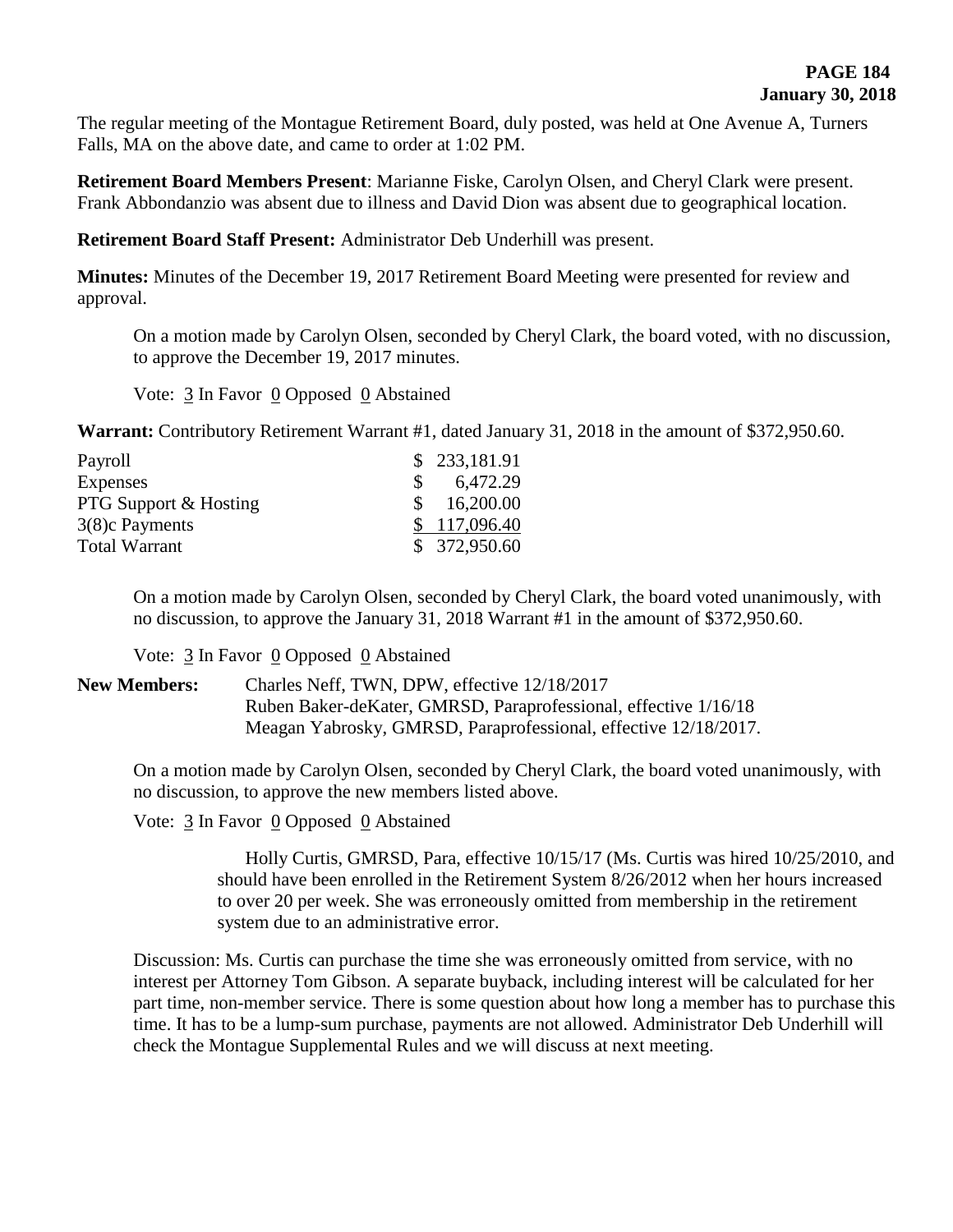On a motion made by Carolyn Olsen, seconded by Cheryl Clark, the board voted unanimously to approve the new member listed above.

Vote: 3 In Favor 0 Opposed 0 Abstained

Kimberly Watroba, GMRSD, Cafeteria Asst., effective 10/15/2017 (Ms Watroba was hired 3/9/2015 for part time (under 20 hours) service, and should have been enrolled in the Retirement System on 9/6/2015 when her hours were increased to full time. She was erroneously omitted from membership in the retirement system due to an administrative error.

Discussion: Ms. Watroba's situation is as discussed for above listed member, Holly Curtis.

On a motion by Carolyn Olsen, seconded by Cheryl Clark, the board voted to accept the new member listed above.

Vote: 3 In Favor 0 Opposed 0 Abstained

**Annual COLA Meeting**: Board to set date and time to meet to determine whether or not to pay a cost of living adjustment (COLA) to retirees pursuant to MGL Chapter 32, 103 (i), and to determine the amount of the COLA, up to a 3% maximum on the first \$18,000 paid annually.

Discussion: Board Member Marianne Fiske said that the COLA meeting notice needs to be posted 30 days in advance of the meeting. Administrator Deb Underhill stated that she could find nothing from PERAC or the Open Meeting Law stating that the posting requirement for a COLA meeting was other than "duly posted", which is 48 hours. Carolyn Olsen said that the COLA vote could be done during a regular meeting as long as it is duly posted. Ms. Underhill will call PERAC and ask the legal department what the posting regulation is for a COLA meeting. Depending on what PERAC says the posting time is, the COLA vote will be put on the February or March agenda. In the future, Ms. Underhill will post this on the agenda in December for the January or February board meeting, depending on what PERAC says is the posting time requirement.

**Annual Statement Training:** Approve travel expenses for Staff and Board Members to attend the PERAC Annual Statement training in Springfield on February 22, 2018.

On a motion by Carolyn Olsen, seconded by Cheryl Clark, with no discussion, the board voted to approve travel expenses for February 22, 2018 PERAC Annual Statement training in Springfield.

Vote:  $\frac{3}{2}$  In Favor  $\frac{0}{2}$  Opposed  $\frac{0}{2}$  Abstained

Next meeting: **Tuesday February 27, 2018 @ 1 pm.**

Adjourned 1:17 PM